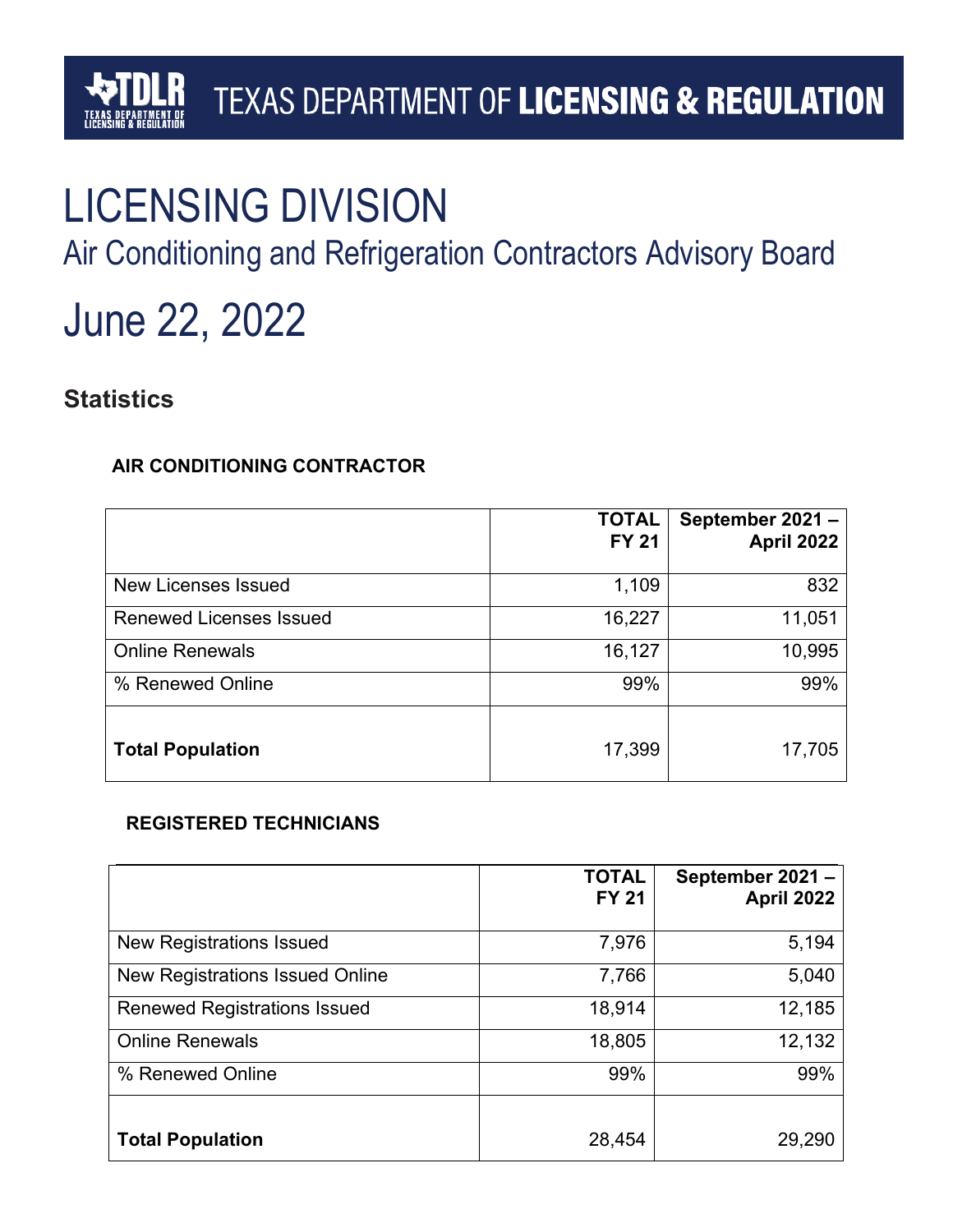#### **CERTIFIED TECHNICIANS**

|                                      | <b>TOTAL</b><br><b>FY 21</b> | September 2021<br>- April 2022 |
|--------------------------------------|------------------------------|--------------------------------|
| <b>New Certifications Issued</b>     | 15                           | 16                             |
| New Certifications Issued Online     | 0                            | 0                              |
| <b>Renewed Certifications Issued</b> | 4,296                        | 2,497                          |
| <b>Online Renewals</b>               | 4,282                        | 2,490                          |
| % Renewed Online                     | 99%                          | 99%                            |
| <b>Total Population</b>              | 4,531                        | 4,334                          |

## **TOTAL OF ALL TYPES COMBINED**

|                                                                     | <b>TOTAL</b><br><b>FY 21</b> | September 2021<br>- April 2022 |
|---------------------------------------------------------------------|------------------------------|--------------------------------|
| New Licenses, Registrations, Certifications<br>Issued               | 9,100                        | 6,042                          |
| New Licenses, Registrations, Certifications<br><b>Issued Online</b> | 7,766                        | 5,040                          |
| Renewed Licenses, Registrations,<br><b>Certifications Issued</b>    | 39,437                       | 25,733                         |
| <b>Online Renewals</b>                                              | 39,214                       | 25,617                         |
| % Renewed Online                                                    | 99%                          | 99%                            |
| <i>*</i> Total Population                                           | 50,384                       | 51,329                         |

\*The population number is a snapshot of the number of active licenses on the first day of and the month. The number of licenses issued and renewed is the total activity performed during the fiscal year.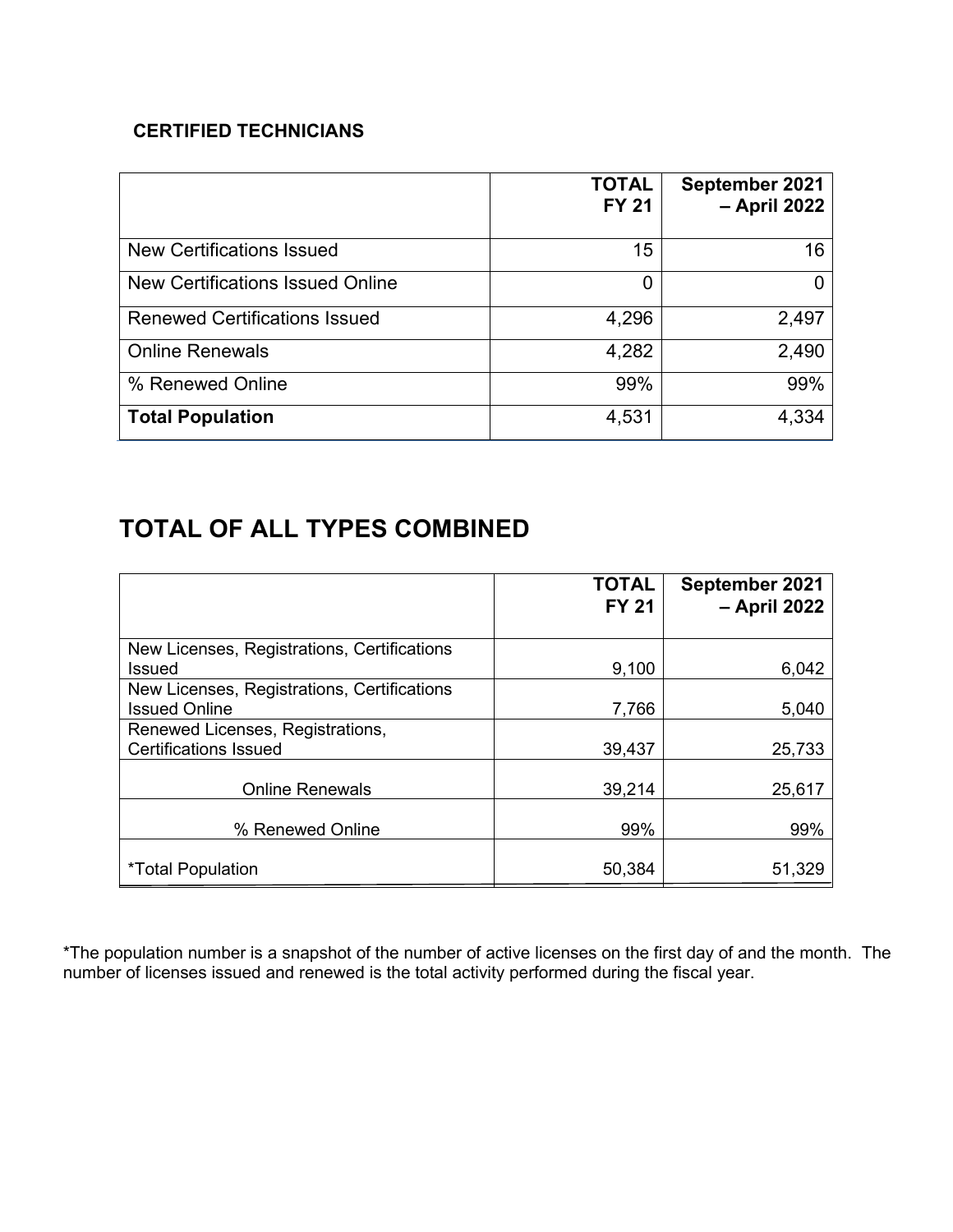# Customer Service Division

## Staff Report for the Air Conditioning and Refrigeration Contractors June 22, 2022

## **Statistics**



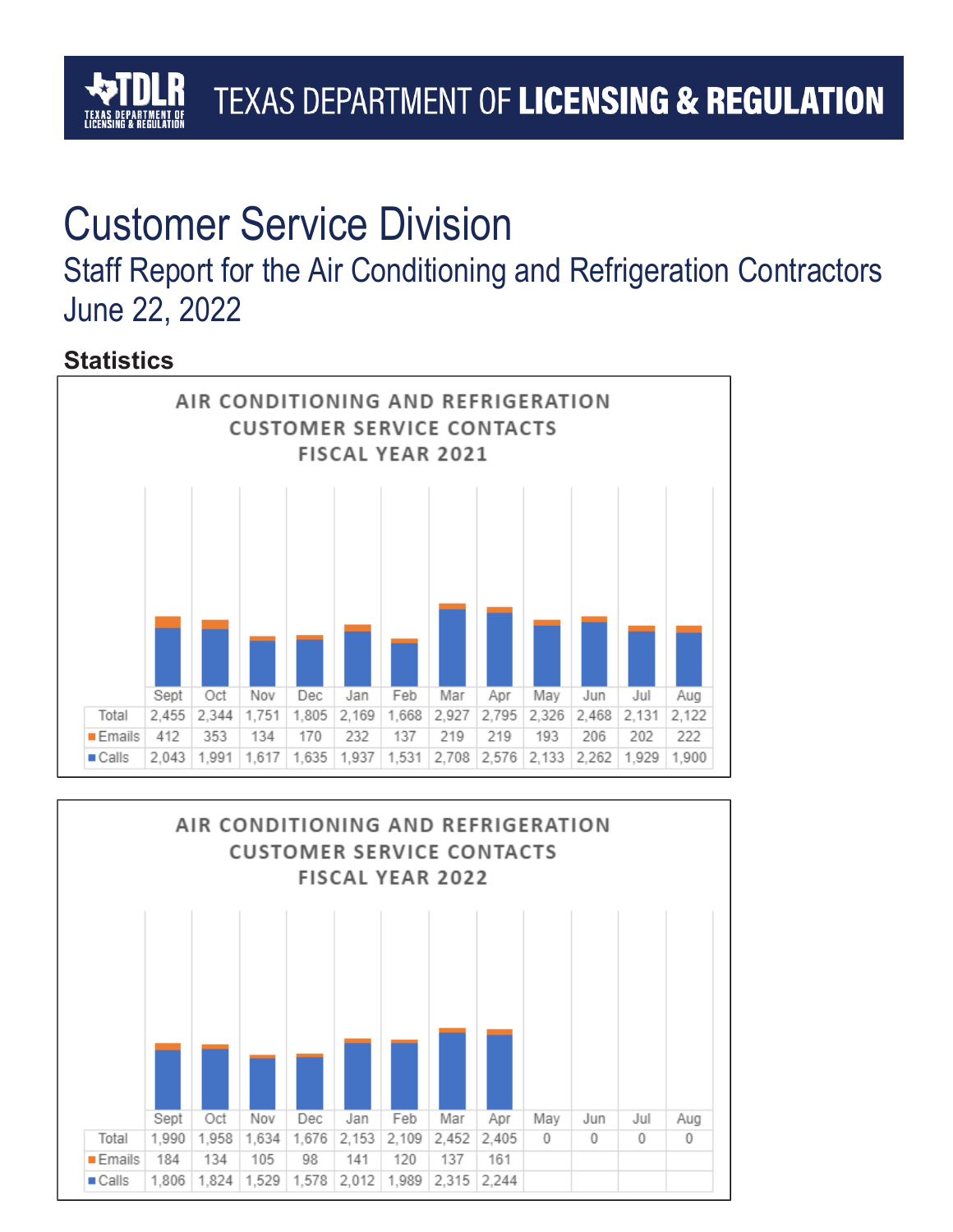# Enforcement Division

Staff Report for the Air Conditioning and Refrigeration Contractors Advisory Board June 22, 2022

## **Personnel Updates:**

- On September 15, 2021, Kimberly (Kim) Ferreiro Mitchell was promoted to Management Analyst III. Kim has worked for TDLR for 13  $\frac{1}{2}$  years, previously serving as a Legal Assistant III and Legal Assistant II.
- On September 15, 2021, Estella Ramos was promoted to Senior Legal Assistant in our Intake Section. Estella has worked for TDLR for over 6 years, previously serving as an Intake Administrative Assistant and Legal Assistant II.
- Karen Cox retired January 31, 2022, after 17 years with TDLR and over 30 years working in State Government which include stints at the Texas Workforce Commission, Texas Department of Transportation, and the Texas Railroad Commission. She was promoted to Senior Prosecutor in, January 1, 2019, where she helped oversee and mentor attorneys within the Enforcement Division. She also helped develop and facilitate our expert witness training program utilized by the Health Professions Program. She will be greatly missed, but we wish her well in her retirement.
- On February 15, 2022, Robert Nino was promoted to the Investigations Team Lead Supervisor position for the South Region. Robert has worked for TDLR for over 14 years with vast knowledge and experience on case investigations, sting operations and working on very complex cases. Robert also assisted in the training and mentoring on newly hired investigators. Robert has had nearly 38 years of experience as an investigator and auditor with both federal and state government, as well as private industry.
- On May 1, 2022, Jessica Hurtado was promoted to Senior Prosecutor. Jessica has been with TDLR for over 4 years and has experience with a number of our programs including all the Health Related Programs, Transportation Programs, and most recently with our Criminal History Evaluation Team. Prior to joining TDLR, she spent time with the Texas Ethics Commission, Texas Workforce Commission, as well as some time in private practice.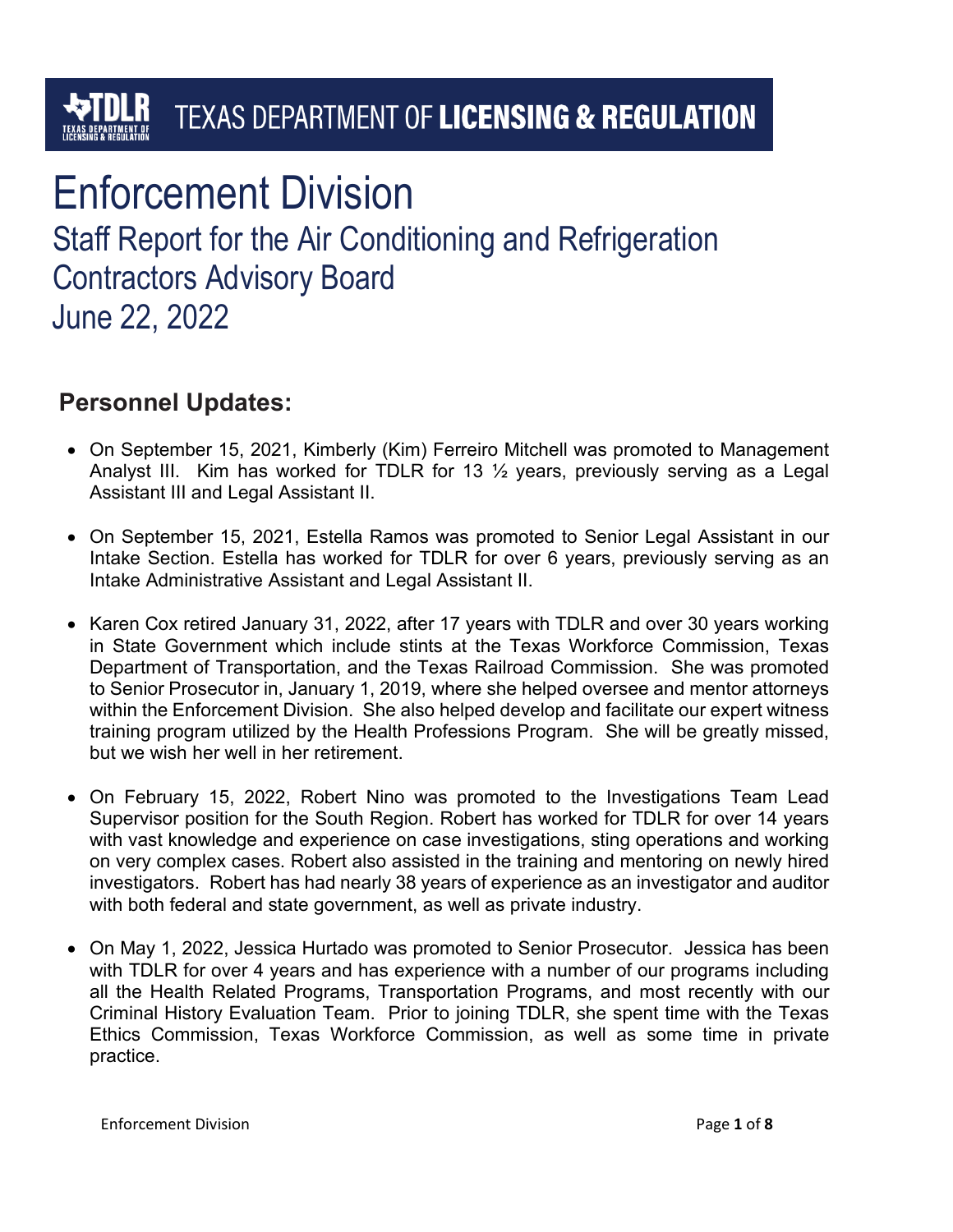• On May 15, 2022, Jack Phillips was promoted to the Investigations Team Lead Supervisor position for the North Region. Jack has worked for TDLR for over 7 years, previously serving as an Inspector. Jack has served Texans for over 28 years, including working for the Attorney General's and Texas Department of Criminal Justice. Jack is also a proud United States Veteran, serving 6 years in the United States Army and as a Reserve in the Texas National Guard as both a Combat Engineer and a Legal Specialist.

## **Statistics:**

Shown below are the Complaints Received, Enforcement Performance Measures and Key Statistics for the Air Conditioning and Refrigeration (ACR) program and for all TDLR programs combined through **April** of **Fiscal Year 2022:**

| <b>Complaints Received by Source</b>        | <b>ACR</b> | <b>TDLR</b> |
|---------------------------------------------|------------|-------------|
| Consumer                                    | 560        | 8,901       |
| <b>Criminal History</b>                     | 1,544      | 10,919      |
| Departmental                                | 16         | 1,497       |
| <b>Total Complaints Received</b>            | 2,120      | 21,137      |
| <b>Key Statistic</b>                        | <b>ACR</b> | <b>TDLR</b> |
| Cases opened                                | 456        | 7,436       |
| Cases closed                                | 738        | 7,325       |
| Average time to close (days)                | 336.18     | 217.49      |
| % of cases resolved within 6 months         | 41.33%     | 56.83%      |
| % of cases resulting in disciplinary action | 8.94%      | 11.17%      |
| Cases pending at end of April               | 457        | 6,743       |

#### **Source of Cases Opened for Fiscal Year 2021 through April**



Enforcement Division Page **2** of **8**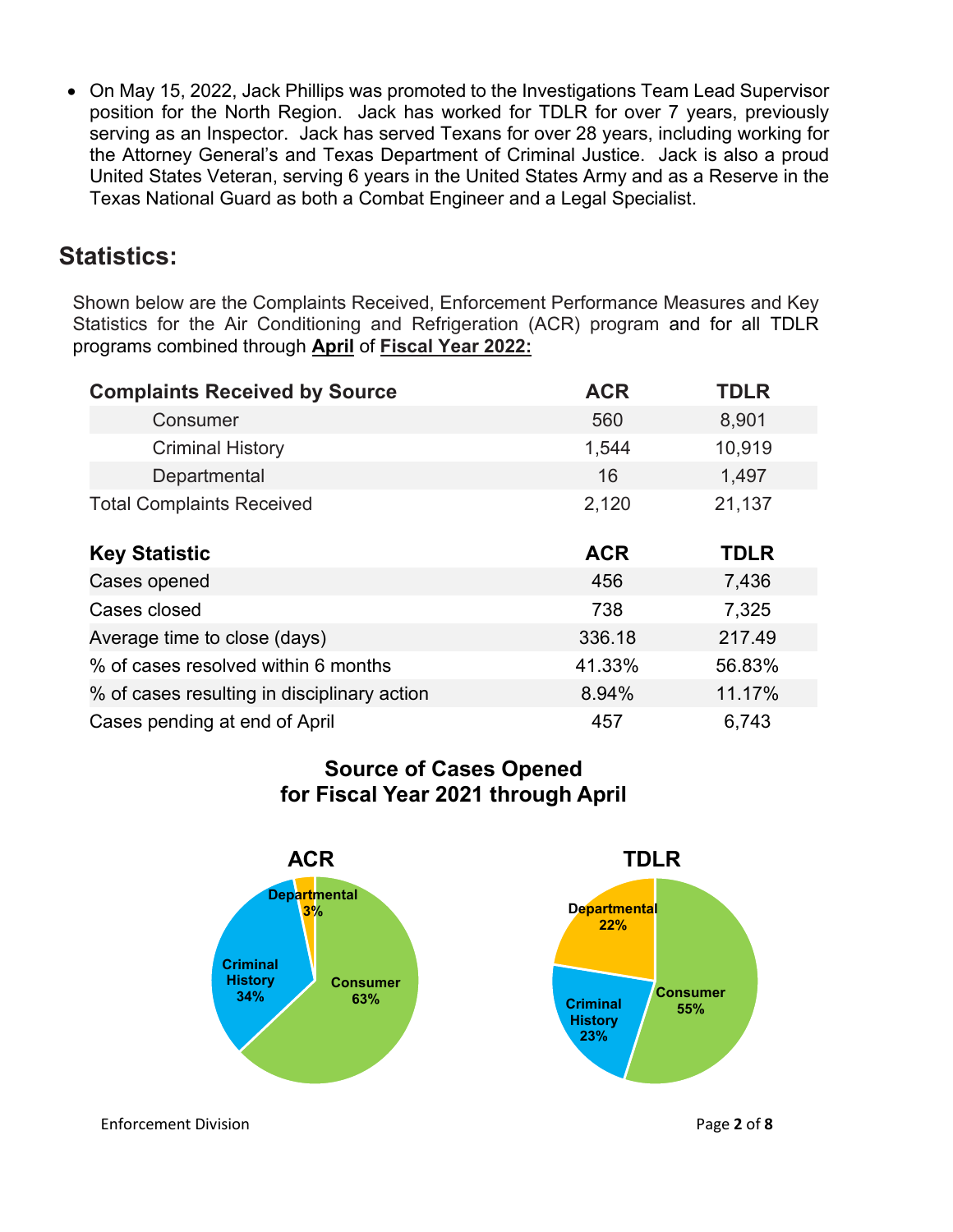| <b>Case Outcomes</b>                               | <b>ACR</b>   | <b>TDLR</b>    |
|----------------------------------------------------|--------------|----------------|
| <b>Commission Orders</b>                           | $*1$         | 4              |
| <b>Default Orders</b>                              | $*31$        | 202            |
| <b>Agreed Orders</b>                               | $*35$        | 442            |
| <b>Penalties Assessed</b>                          | \$176,000.00 | \$1,578,635.00 |
| <b>Penalties Collected</b>                         | \$63,250.00  | \$904,218.00   |
| Licenses Revoked (Disciplinary)                    | $1^*$        | 35             |
| <b>Licenses Suspended</b>                          | $0^*$        | 4              |
| Licenses Denied/Revoked (Criminal History)         | 8            | 130            |
| <b>Cease &amp; Desist Orders</b>                   | 1            | 10             |
| <b>Informally Resolved</b>                         | 670*         | 6,507          |
| Consumer restitution through negotiated settlement | \$49,109.80  | \$152,973.89   |
| *Includes complaints received from all sources     |              |                |



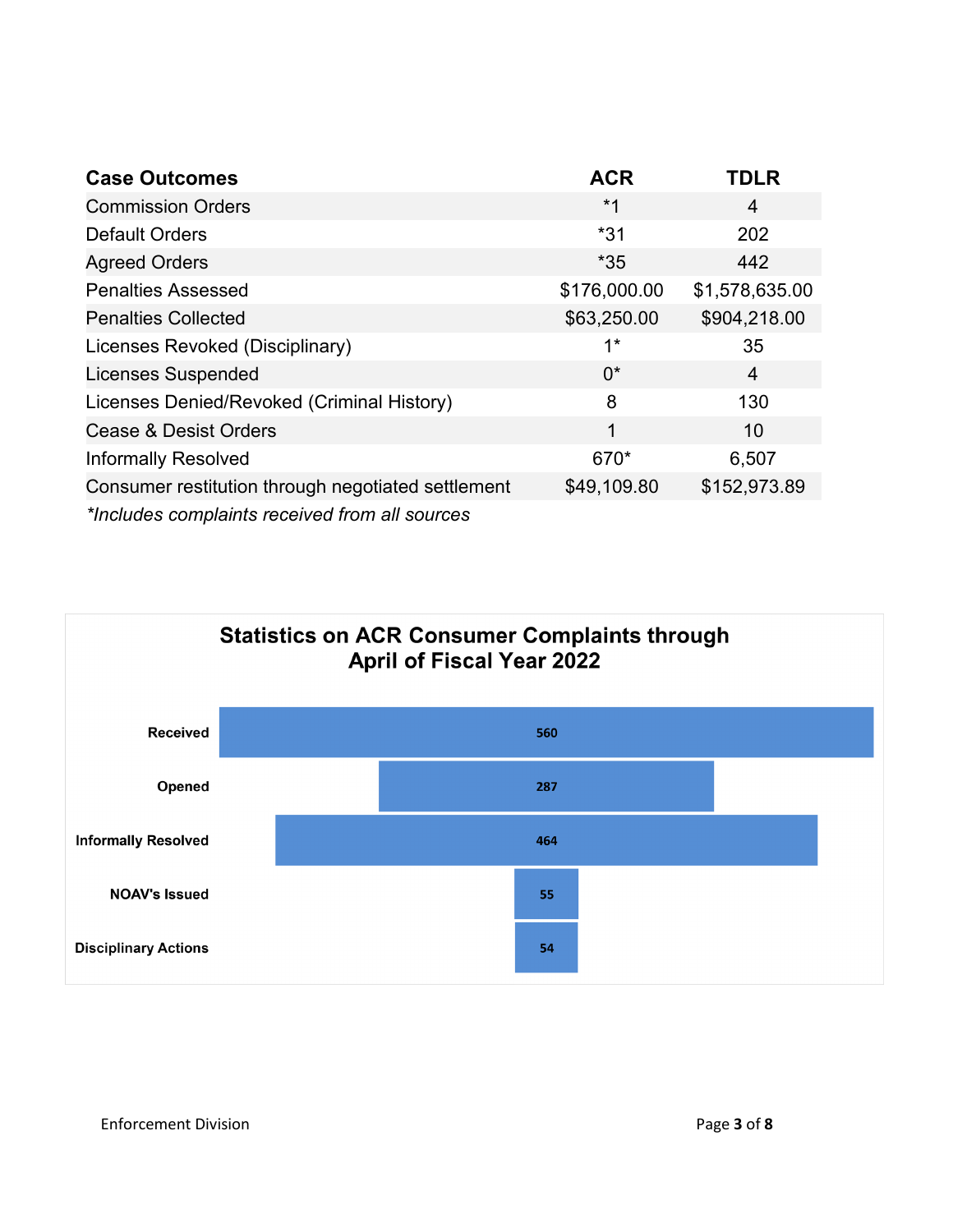### **Top 10 ACR Alleged Violations at Opening through April of Fiscal Year 2021**

| <b>Violation:</b>                               | Count |
|-------------------------------------------------|-------|
| Criminal history                                | 155   |
| Mechanical integrity code issue                 | 132   |
| Contracting without a license                   | 97    |
| Misrepresentation of service                    | 55    |
| <b>Fraudulent statement</b>                     | 16    |
| Failed to obtain permit                         | 15    |
| Advertised without a license                    | 9     |
| Required information not on proposal or invoice | 7     |
| Used a license not assigned to the company      | 7     |
| Failed to provide invoice to consumer           | 5     |

#### **Top ACR Violations Resulting in Disciplinary Action through April of Fiscal Year 2021**

| <b>Violation:</b>                               | Count          |
|-------------------------------------------------|----------------|
| Contracting without a license                   | 34             |
| Mechanical integrity code issue                 | 14             |
| <b>Criminal history</b>                         | 9              |
| Failed to obtain permit                         | 6              |
| Misrepresentation of service                    | 3              |
| Performed work outside endorsement              | $\overline{2}$ |
| Used a license not assigned to the company      | $\overline{2}$ |
| Failed to comply with an order                  | 2              |
| Cheated on exam                                 | 1              |
| <b>Fraudulent statement</b>                     | 1              |
| Required information not on proposal or invoice |                |

Shown below are the Complaints Received, Enforcement Performance Measures and Key Statistics for the Air Conditioning and Refrigeration (ACR) program and for all TDLR programs combined for **Fiscal Year 2021:**

| <b>Complaints Received by Source</b> | <b>ACR</b> | <b>TDLR</b> |
|--------------------------------------|------------|-------------|
| Consumer                             | 910        | 12,463      |
| <b>Criminal History</b>              | 1,912      | 18,896      |
| Departmental                         | 45         | 1,296       |
| <b>Total Complaints Received</b>     | 2,867      | 32,655      |
| <b>Enforcement Division</b>          |            | Page 4 of 8 |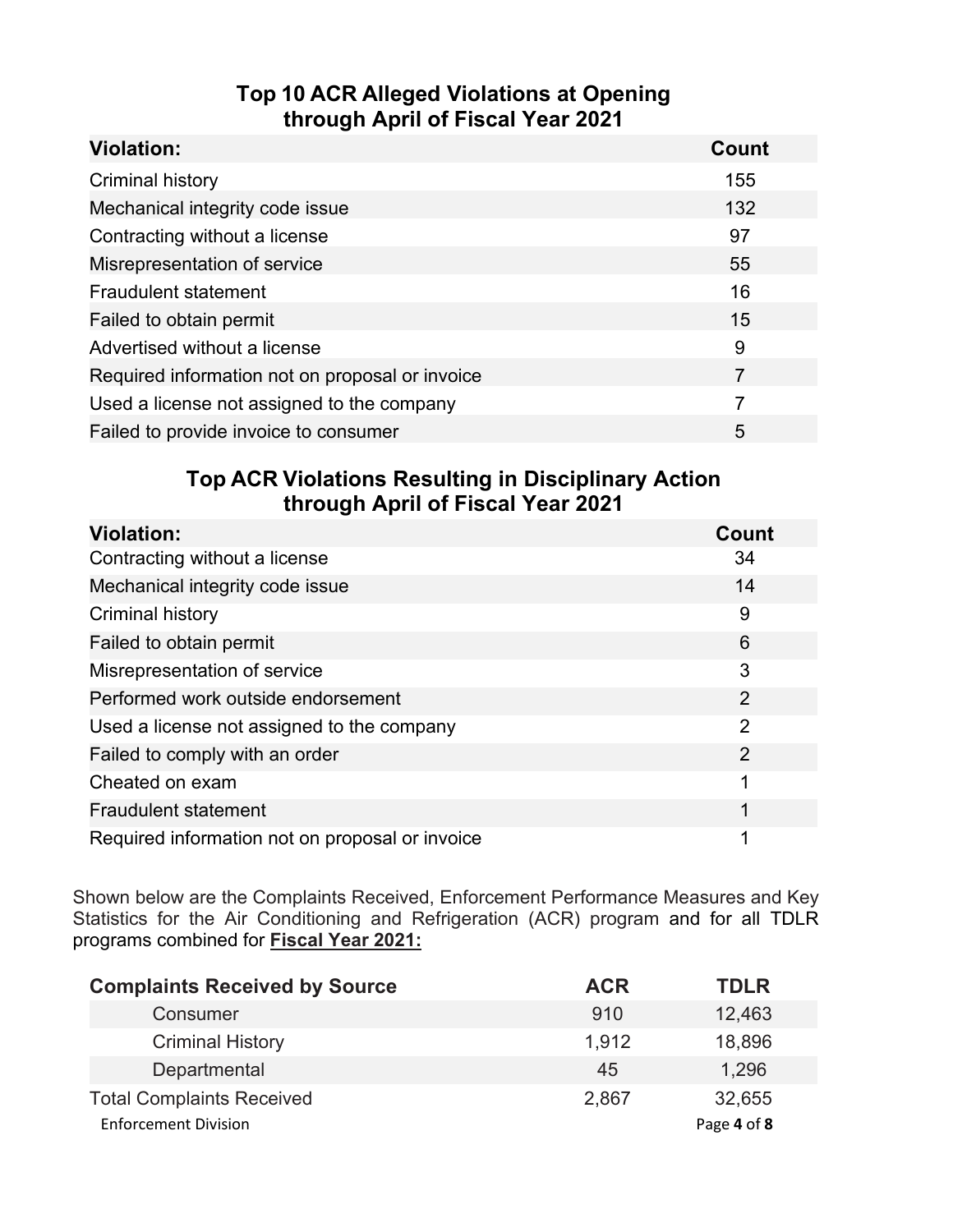| <b>Key Statistics</b>                       | <b>ACR</b> | <b>TDLR</b> |
|---------------------------------------------|------------|-------------|
| Cases opened                                | 895        | 10,121      |
| Cases closed                                | 896        | 9,335       |
| Average time to close (days)                | 292.04     | 209.86      |
| % of cases resolved within 6 months         | 55.58%     | 60.00%      |
| % of cases resulting in disciplinary action | 9.71%      | 13.41%      |
| Cases Pending at end of Fiscal Year 2021    | 736        | 6,627       |

## **Source of Cases Opened for Fiscal Year 2021**



| <b>Case Outcomes</b>                               | <b>ACR</b>   | TDLR           |
|----------------------------------------------------|--------------|----------------|
| <b>Commission Orders</b>                           | $2^*$        | 44             |
| <b>Default Orders</b>                              | $62*$        | 455            |
| <b>Agreed Orders</b>                               | $33*$        | 711            |
| <b>Penalties Assessed</b>                          | \$376,125.00 | \$2,570,716.00 |
| <b>Penalties Collected</b>                         | \$68,100.00  | \$1,140,068.95 |
| Licenses Revoked (Disciplinary)                    | 9*           | 103            |
| <b>Licenses Suspended</b>                          | 2            | 8              |
| Licenses Denied/Revoked (Criminal History)         | 17           | 240            |
| <b>Cease &amp; Desist Orders</b>                   |              | 19             |
| <b>Informally Resolved</b>                         | 791*         | 7,976          |
| Consumer restitution through negotiated settlement | \$51,316.79  | \$192,825.53   |
| *Includes complaints received from all sources     |              |                |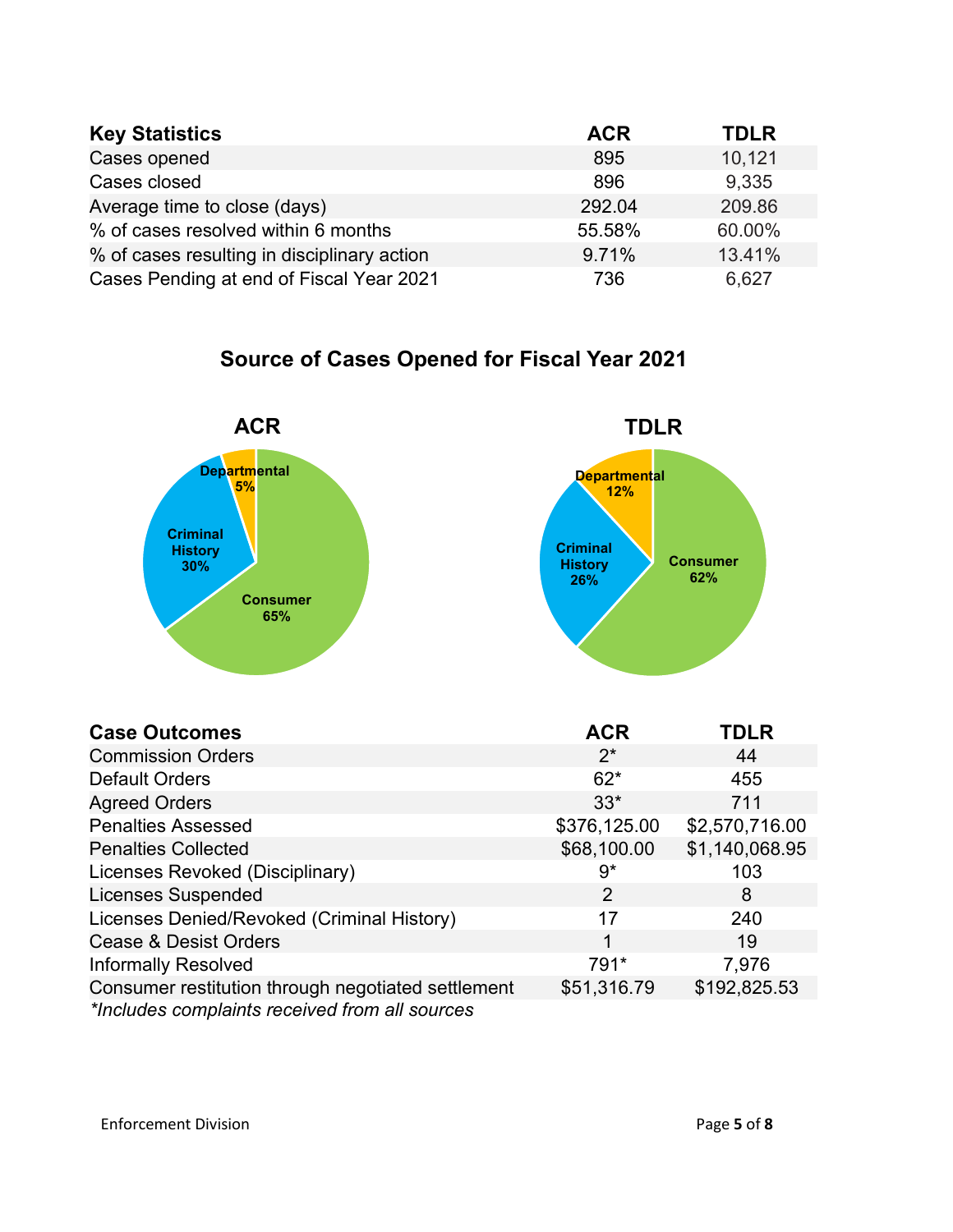

| Top 10 ACR Alleged Violations at Opening for Fiscal Year 2021 |              |  |
|---------------------------------------------------------------|--------------|--|
| <b>Violation:</b>                                             | <b>Count</b> |  |
| <b>Criminal History</b>                                       | 196          |  |
| Mechanical integrity code issue                               | 158          |  |
| Contracting without a license                                 | 145          |  |
| Misrepresentation of service                                  | 45           |  |
| Advertising without a license                                 | 38           |  |
| Required information not on proposal or invoice               | 23           |  |
| Fraudulent statement                                          | 22           |  |
| No license number in ad                                       | 19           |  |
| No license number on invoice                                  | 12           |  |
| Failed to provide invoice to consumer                         | 8            |  |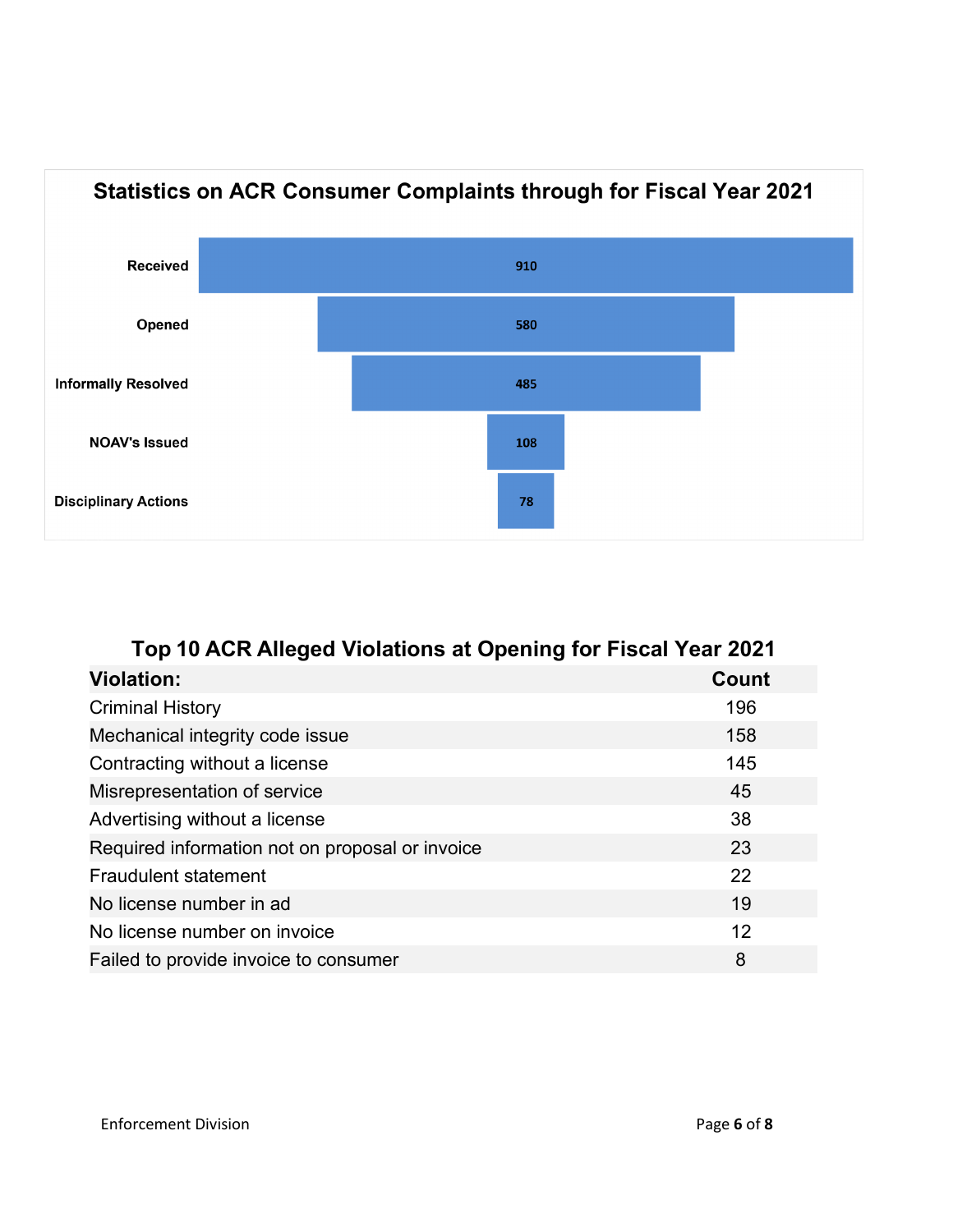| Top 10 ACR Violations Resulting in Disciplinary Action |
|--------------------------------------------------------|
| for Fiscal Year 2021                                   |

| <b>Violation:</b>                      | <b>Count</b>   |
|----------------------------------------|----------------|
| Contracting without a license          | 39             |
| <b>Criminal History</b>                | 15             |
| Mechanical integrity code issue        | 8              |
| Performed work outside endorsement     | 6              |
| Failed to obtain permit                | 5              |
| Allowed another to use license         | 5              |
| Used a license not assigned to company | 3              |
| Failed to comply with an order         | 3              |
| Misrepresentation of service           | $\overline{2}$ |
| No license number on invoice           | 1              |
| <b>Fraudulent statement</b>            | 1              |
| Contracted outside scope of license    | 1              |
| Obtained license by fraud              | 1              |
| Advertising without a license          |                |

### **Case Highlights**

#### • **Case No. ACR20210001239 Linares, Javier C**

On February 17, 2022, a Default Order against Respondent Javier C. Linares, was signed and issued by Deputy Executive Director David Gonzales for the Executive Director. The Order found Mr. Linares intentionally or knowingly misrepresented a necessary service, service to be provided, or service that had been provided, when he entered into a contract to install a 4-ton HVAC unit but instead installed a 3.5-ton HVAC unit. Additionally, Respondent did not have the proper endorsement to install the unit at the Complainant's residence. Mr. Linares failed to timely sign and return the settlement agreement sent to him as part of the Notice of Alleged Violation and as a result, a Default Order in the amount of \$6,000 was entered against him.

#### • **Case No. ACR20190014229 Darrow, Anthony C.**

On November 4, 2021, a Default Order against Respondent Anthony C. Darrow, was signed and issued by the Executive Director. The Order found Mr. Darrow engaged in air conditioning and refrigeration contracting without holding the appropriate contractor license when he installed a 4-ton air handler in an HVAC system. Mr. Brannan failed to timely sign and return the settlement agreement sent to him as part of the Notice of Alleged Violation and as a result, a Default Order in the amount of \$4,000 was entered against him. On December 23, 2021, Mr. Brannan contacted the Department and paid the \$4,000 penalty in full.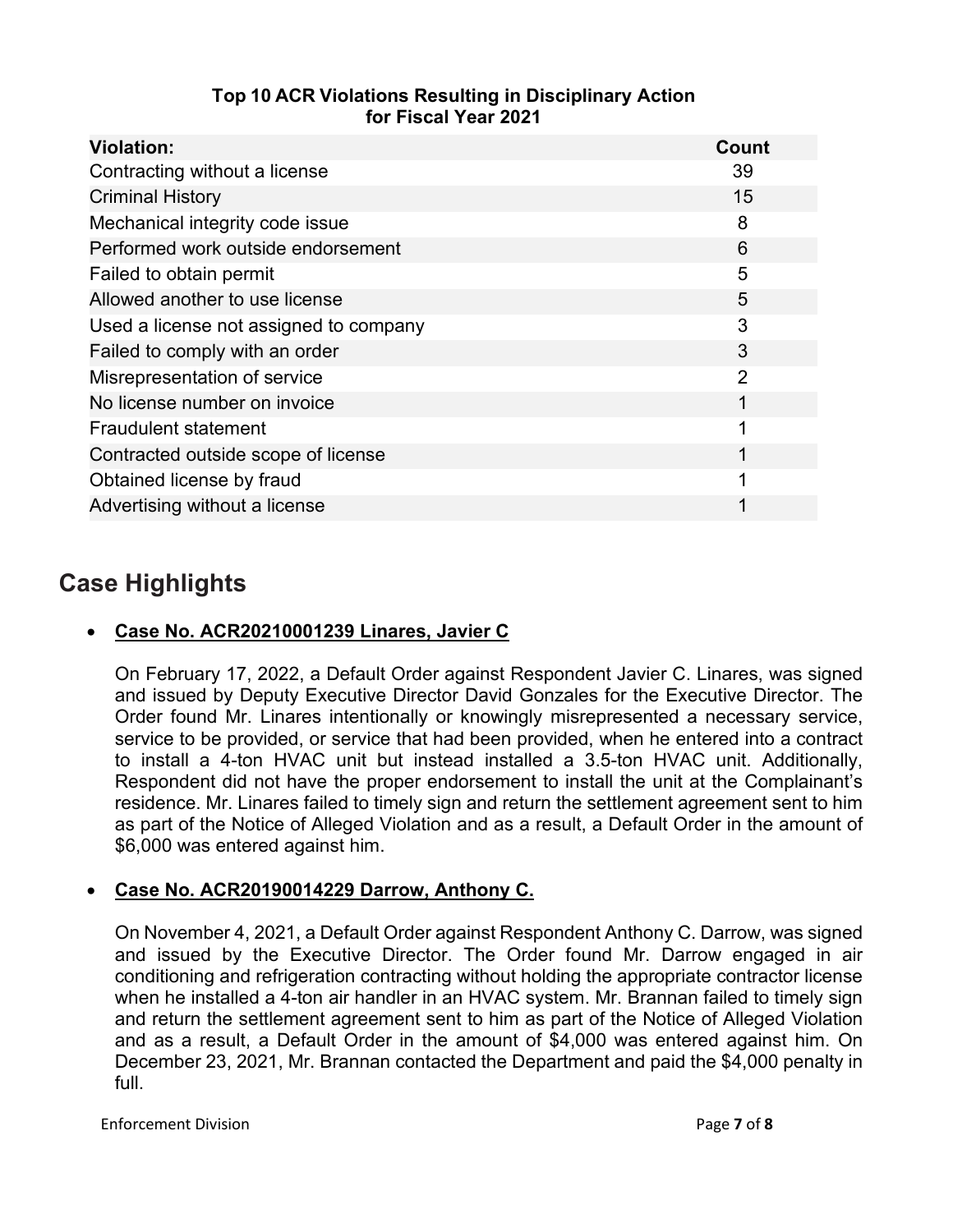#### • **Case No. ACR20220002443 Lugo, Marino Jr.**

On December 20, 2021, Mr. Lugo's registration was revoked by operation of law. Mr. Lugo was issued a Registered Air Conditioning and Refrigeration Technician registration on December 15, 2017. On October 12, 2021, Mr. Lugo renewed that registration. However, during his criminal history review of his renewal application, it was discovered that Mr. Lugo was imprisoned on March 25, 2020. Because Mr. Lugo was imprisoned, his registration was revoked by operation of law, pursuant to Tex. Occ. Code § 53.021(b) which provides that a license holder's license shall be revoked on the license holder's imprisonment following a felony conviction, felony community supervision revocation, revocation of parole, or revocation of mandatory supervision. Due to Mr. Lugo's imprisonment, his registration was automatically revoked on March 25, 2020, and the Department's renewal on October 12, 2021, was invalid.

#### • **Case No. ACR20200016236 Brannan, Claudie F Jr.**

On March 3, 2022, a Default Order against Respondent Claudie F. Brannan, Jr., was signed and issued by Deputy Executive Director David Gonzales for the Executive Director. The Order found Mr. Brannan engaged in air conditioning and refrigeration contracting without holding the appropriate contractor license when he entered into a contract to replace the condenser, evaporator coil, refrigerant and reconnected the drain lines at Complainant's residence. Mr. Brannan was paid \$5,500 for the agreed upon work. Mr. Brannan failed to timely sign and return the settlement agreement sent to him as part of the Notice of Alleged Violation and as a result, a Default Order in the amount of \$4,000 was entered against him and his Registered Air Conditioning and Refrigeration Technician registration was revoked.

#### • **Case No. ACR20190007110 Boyce, David**

On April 6, 2022, the Executive Director signed an Agreed Order that finalized the settlement agreement between the Department and Respondent David Boyce. As part of this negotiated settlement, Mr. Boyce accepted liability for failing to provide proper installation, service or mechanical integrity when he failed to perform the Manual J heat load calculation at the jobsite prior to installing the new system. Mr. Boyce was assessed an administrative penalty of \$3,000 for this violation and agreed to complete an additional eight hours of continuing education. Mr. Boyce has paid the penalty in full and completed the additional required education hours.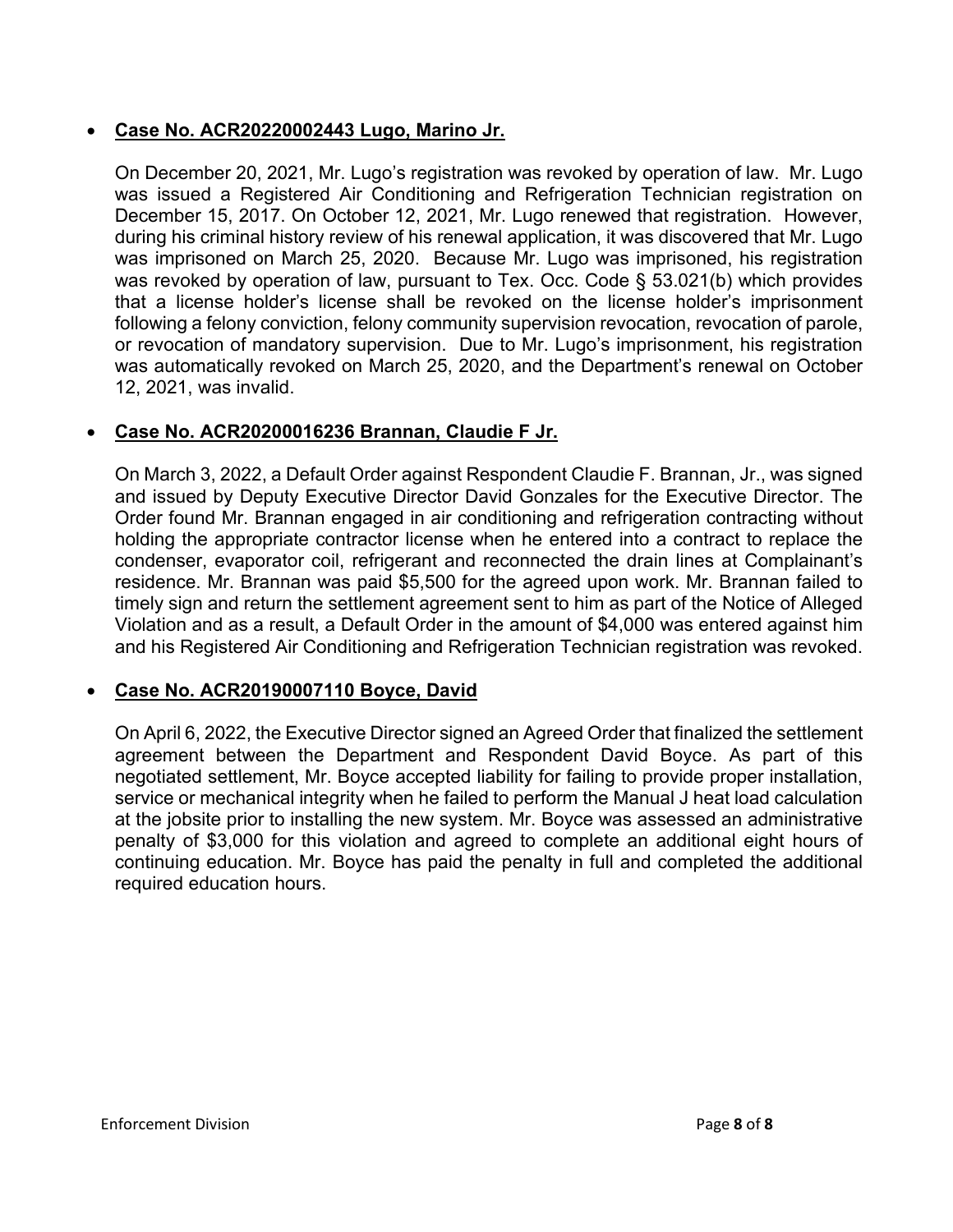

# Education and Examination Division

## Staff Report for Air Conditioning & Refrigeration Contractors Advisory Board– June 22nd, 2022

## **Statistics**

#### **Air Conditioning & Refrigeration Contractors Examination Statistics** (As of April  $30<sup>th</sup>$ , 2022)

| <b>FY 2022</b> | <b>SEP</b> | ост   | <b>NOV</b> | Q <sub>1</sub> | <b>DEC</b> | <b>JAN</b> | FEB   | Q <sub>2</sub> | <b>MAR</b> | <b>APR</b> | <b>MAY</b> | Q <sub>3</sub> | <b>JUN</b> | JUL     | <b>AUG</b> | Q4   | Total |
|----------------|------------|-------|------------|----------------|------------|------------|-------|----------------|------------|------------|------------|----------------|------------|---------|------------|------|-------|
| Pass           | 91         | 146   | 119        | 356            | 95         | 107        | 105   | 307            | 98         | 108        |            | 206            |            |         |            |      | 869   |
| Fail           | 163        | 197   | 139        | 499            | 150        | 171        | 114   | 435            | 166        | 163        |            | 329            |            |         |            |      | 1,263 |
| Total          | 254        | 343   | 258        | 855            | 245        | 278        | 219   | 742            | 264        | 271        |            | 535            |            |         |            |      | 2,132 |
| Rate           | 35.8%      | 42.6% | 46.1%      | 41.6%          | 38.8%      | 38.5%      | 47.9% | 41.4%          | 37.1%      | 39.9%      | $0.0\%$    | 38.5%          | $0.0\%$    | $0.0\%$ | $0.0\%$    | 0.0% | 40.8% |

| <b>FY 2021</b> | <b>SEP</b> | OCT   | <b>NOV</b> | Q1    | <b>DEC</b> | <b>JAN</b> | FEB   | Q <sub>2</sub> | <b>MAR</b> | APR   | <b>MAY</b> | Q <sub>3</sub> | <b>JUN</b> | JUL   | <b>AUG</b> | Q <sub>4</sub> | <b>Total</b> |
|----------------|------------|-------|------------|-------|------------|------------|-------|----------------|------------|-------|------------|----------------|------------|-------|------------|----------------|--------------|
| Pass           | 98         | 92    | 103        | 293   | 124        | 69         | 53    | 246            | 79         | 82    | 88         | 249            | 98         | 78    | 77         | 253            | 1,041        |
| Fail           | 137        | 135   | 139        | 411   | 140        | 126        | 83    | 349            | 139        | 143   | 135        | 417            | 143        | 101   | 135        | 379            | 1,556        |
| Total          | 235        | 227   | 242        | 704   | 264        | 195        | 136   | 595            | 218        | 225   | 223        | 666            | 241        | 179   | 212        | 632            | 2,597        |
| Rate           | 41.7%      | 40.5% | 42.6%      | 41.6% | 47.0%      | 35.4%      | 39.0% | 41.3%          | 36.2%      | 36.4% | 39.5%      | 37.4%          | 40.7%      | 43.6% | 36.3%      | 40.0%          | 40.1%        |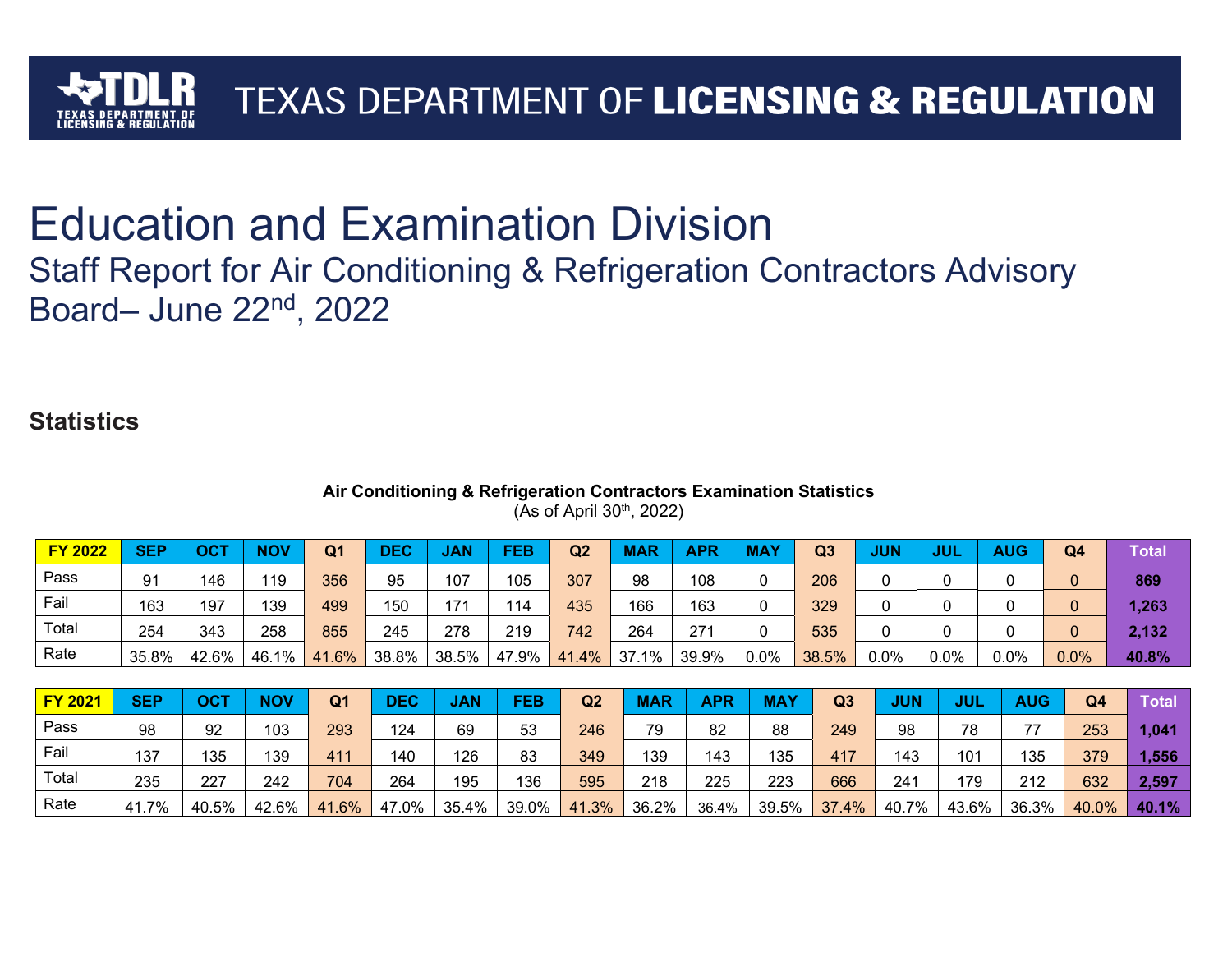#### **Air Conditioning & Refrigeration Contractors Examination Statistics By License Type**  $(As of April 30<sup>th</sup>, 2022)$

| <b>SEPT - OCT - NOV</b>           | 1 <sup>ST</sup> QUARTER |                         | <b>FY2021</b> | <b>SEPT - OCT - NOV</b> | 1 <sup>ST</sup> QUARTER           |                          |                |                |                |
|-----------------------------------|-------------------------|-------------------------|---------------|-------------------------|-----------------------------------|--------------------------|----------------|----------------|----------------|
| <b>LICENSE TYPE</b>               | <b>PASS</b>             | <b>FAIL</b>             | <b>TOTAL</b>  | <b>RATE</b>             | <b>LICENSE TYPE</b>               | <b>PASS</b>              | <b>FAIL</b>    | <b>TOTAL</b>   | <b>RATE</b>    |
| Environmental A                   | 112                     | 175                     | 287           | 39.02%                  | Environmental A                   | 149                      | 235            | 384            | 38.80%         |
| <b>Environmental B</b>            | 90                      | 126                     | 216           | 41.67%                  | <b>Environmental B</b>            | 107                      | 177            | 284            | 37.68%         |
| <b>Commercial Refrigeration A</b> | 68                      | 69                      | 137           | 49.64%                  | <b>Commercial Refrigeration A</b> | 79                       | 58             | 137            | 57.66%         |
| <b>Commercial Refrigeration B</b> | 19                      | 37                      | 56            | 33.93%                  | <b>Commercial Refrigeration B</b> | 17                       | 25             | 42             | 40.48%         |
| Certified ACR Technician          | $\overline{\mathbf{4}}$ | $\overline{\mathbf{4}}$ | 8             | 50.00%                  | Certified ACR Technician          | $\overline{4}$           | 4              | 8              | 50.00%         |
| <b>TOTAL</b>                      | 293                     | 411                     | 704           | 41.62%                  | <b>TOTAL</b>                      | 356                      | 499            | 855            | 41.64%         |
| <b>DEC - JAN - FEB</b>            | 2 <sup>ND</sup> QUARTER |                         |               | FY2021                  | <b>DEC - JAN - FEB</b>            | 2 <sup>ND</sup> QUARTER  |                |                | FY2022         |
| <b>LICENSE TYPE</b>               | <b>PASS</b>             | <b>FAIL</b>             | <b>TOTAL</b>  | <b>RATE</b>             | <b>LICENSE TYPE</b>               | <b>PASS</b>              | <b>FAIL</b>    | <b>TOTAL</b>   | <b>RATE</b>    |
| <b>Environmental A</b>            | 102                     | 141                     | 243           | 41.98%                  | Environmental A                   | 131                      | 169            | 300            | 43.67%         |
| <b>Environmental B</b>            | 65                      | 136                     | 201           | 32.34%                  | <b>Environmental B</b>            | 72                       | 185            | 257            | 28.02%         |
| <b>Commercial Refrigeration A</b> | 56                      | 47                      | 103           | 54.37%                  | <b>Commercial Refrigeration A</b> | 84                       | 53             | 137            | 61.31%         |
| <b>Commercial Refrigeration B</b> | 21                      | 15                      | 36            | 58.33%                  | <b>Commercial Refrigeration B</b> | 17                       | 20             | 37             | 45.95%         |
| Certified ACR Technician          | $\overline{2}$          | 10                      | 12            | 16.67%                  | Certified ACR Technician          | 3                        | 8              | 11             | 27.27%         |
| <b>TOTAL</b>                      | 246                     | 349                     | 595           | 41.34%                  | <b>TOTAL</b>                      |                          | 435            | 742            | 41.37%         |
|                                   |                         | 3RD QUARTER             |               |                         |                                   |                          |                |                |                |
| <b>MAR-APR-MAY</b>                |                         |                         |               | <b>FY2021</b>           | MAR - APR - MAY                   | 3RD QUARTER              |                |                | FY2022         |
| <b>LICENSE TYPE</b>               | <b>PASS</b>             | <b>FAIL</b>             | <b>TOTAL</b>  | <b>RATE</b>             | <b>LICENSE TYPE</b>               | <b>PASS</b>              | <b>FAIL</b>    | <b>TOTAL</b>   | <b>RATE</b>    |
| Environmental A                   | 104                     | 170                     | 274           | 37.96%                  | Environmental A                   | 76                       | 130            | 206            | 36.89%         |
| <b>Environmental B</b>            | 63                      | 163                     | 226           | 27.88%                  | <b>Environmental B</b>            | 59                       | 135            | 194            | 30.41%         |
| <b>Commercial Refrigeration A</b> | 63                      | 53                      | 116           | 54.31%                  | <b>Commercial Refrigeration A</b> | 55                       | 41             | 96             | 57.29%         |
| <b>Commercial Refrigeration B</b> | 14                      | 24                      | 38            | 36.84%                  | <b>Commercial Refrigeration B</b> | 8                        | 15             | 23             | 34.78%         |
| Certified ACR Technician          | 5                       | $\overline{7}$          | 12            | 41.67%                  | Certified ACR Technician          | 8                        | 8              | 16             | 50.00%         |
| <b>TOTAL</b>                      | 249                     | 417                     | 666           | 37.39%                  | <b>TOTAL</b>                      | 206                      | 329            | 535            | 38.50%         |
| <b>JUN-JUL-AUG</b>                |                         | 4TH QUARTER             |               | FY2021                  | <b>JUN-JUL-AUG</b>                |                          | 4TH QUARTER    |                | FY2022         |
| <b>LICENSE TYPE</b>               | <b>PASS</b>             | <b>FAIL</b>             | <b>TOTAL</b>  | <b>RATE</b>             | <b>LICENSE TYPE</b>               | <b>PASS</b>              | <b>FAIL</b>    | <b>TOTAL</b>   | <b>RATE</b>    |
| <b>Environmental A</b>            | 104                     | 165                     | 269           | 38.66%                  | Environmental A                   | $\overline{\phantom{a}}$ | $\sim$         | $\blacksquare$ | $\blacksquare$ |
| <b>Environmental B</b>            | 67                      | 154                     | 221           | 30.32%                  | <b>Environmental B</b>            |                          | $\sim$         | $\blacksquare$ |                |
| <b>Commercial Refrigeration A</b> | 67                      | 38                      | 105           | 63.81%                  | <b>Commercial Refrigeration A</b> | $\blacksquare$           |                | ۰              |                |
| <b>Commercial Refrigeration B</b> | 10                      | 15                      | 25            | 40.00%                  | <b>Commercial Refrigeration B</b> | ÷                        |                | $\blacksquare$ | $\sim$         |
| Certified ACR Technician          | 5                       | $\overline{7}$          | 12            | 41.67%                  | Certified ACR Technician          | $\blacksquare$           | $\blacksquare$ | ÷              | $\blacksquare$ |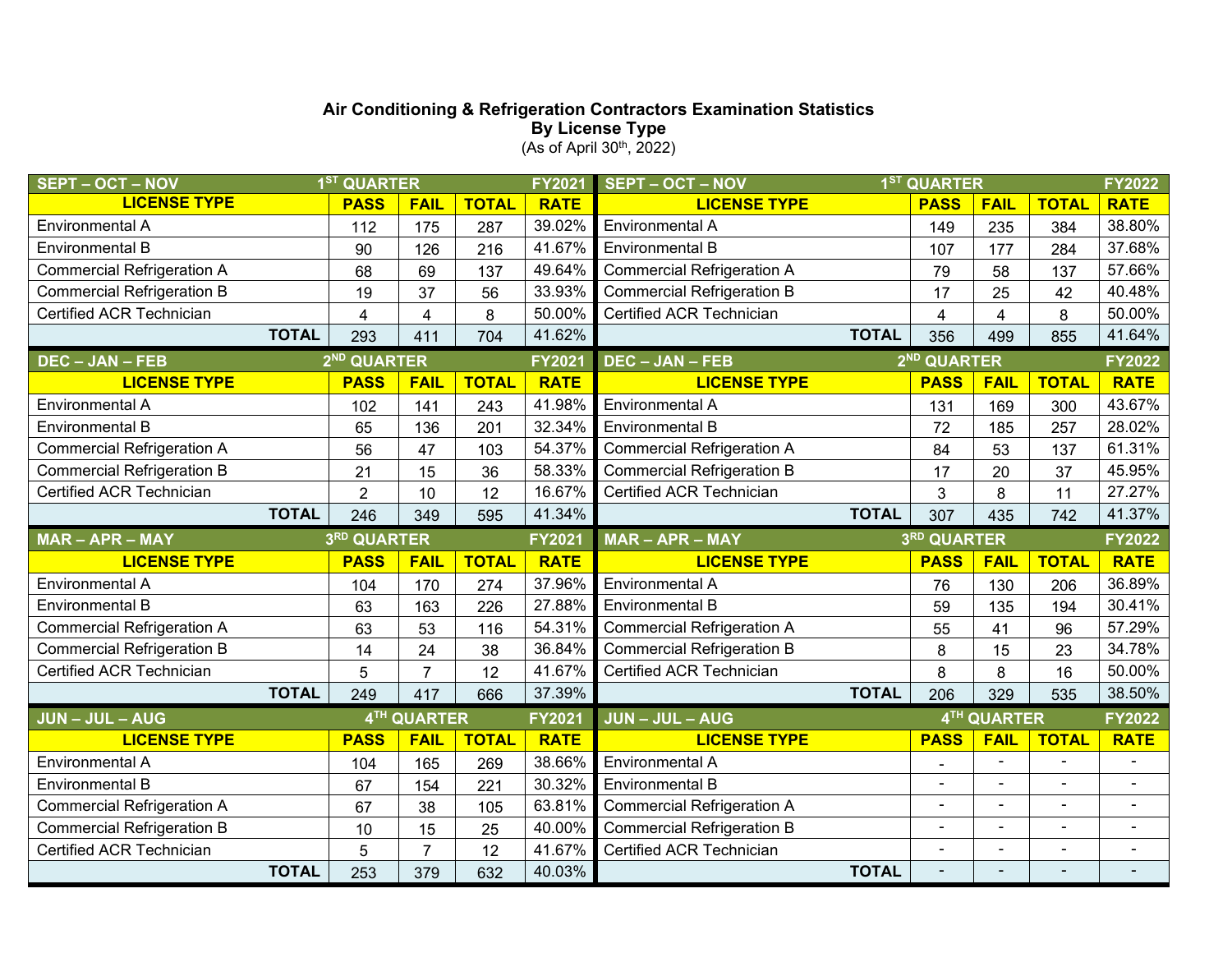#### **Air Conditioning & Refrigeration Contractors - Continuing Education Statistics**  $(As of April 30<sup>th</sup>, 2022)$

| <b>BABB</b><br>JZZ                         | <b>SEP</b> | OC <sub>z</sub> | <b>NOV</b> | $\Omega$ | DE  | <b>JAN</b> | FEE | Q <sub>2</sub> | <b>MAF</b>                     | <b>APR</b> | <b>MAY</b> | Q <sub>3</sub> | <b>JUN</b> | <b>JUL</b> | <b>AUC</b> | O4 |    |
|--------------------------------------------|------------|-----------------|------------|----------|-----|------------|-----|----------------|--------------------------------|------------|------------|----------------|------------|------------|------------|----|----|
| ⊤ota⊧<br>New .<br>Course Approvals Issued  |            |                 |            |          |     | 16         | ີ   | 29             | $\overline{\phantom{a}}$<br>١ó |            |            | ാറ<br>Zu       |            |            |            |    | JU |
| $\tau$ otal<br>Course Count (end of month) | 107        | 108             | 106        | 106      | 106 | 104        | 107 | 107            | 96                             | 91         |            | $\Omega$       |            |            |            |    |    |

| nnn<br><u>VZ.</u>                                                            | <b>SEP</b> | $\sim$ OC $\sim$ | <b>NOV</b> | Ω1 | <b>DEC</b> | <b>JAN</b> | EEL | Q2  | <b>MAR</b> | <b>APR</b> | <b>MA</b> | Q3 | <b>JUN</b> | <b>JUL</b> | <b>AUG</b>      | Q4 |     |
|------------------------------------------------------------------------------|------------|------------------|------------|----|------------|------------|-----|-----|------------|------------|-----------|----|------------|------------|-----------------|----|-----|
| Total New C<br>' Course Approvals Issued                                     |            |                  |            | 10 |            | 18         | ◡   | 31  | $\sim$     |            |           | 36 |            |            | nn<br><u>__</u> | 30 | 107 |
| $\overline{\phantom{0}}$<br>Гotal<br>J of month<br>end)<br>Course<br>Count : | 98         | 98               | 70<br>л.   | 70 | 69         | 96         | 103 | 103 | 104        | 96         | ററ<br>ია  | 83 | -84        | 86         | 97              | െ  | 07  |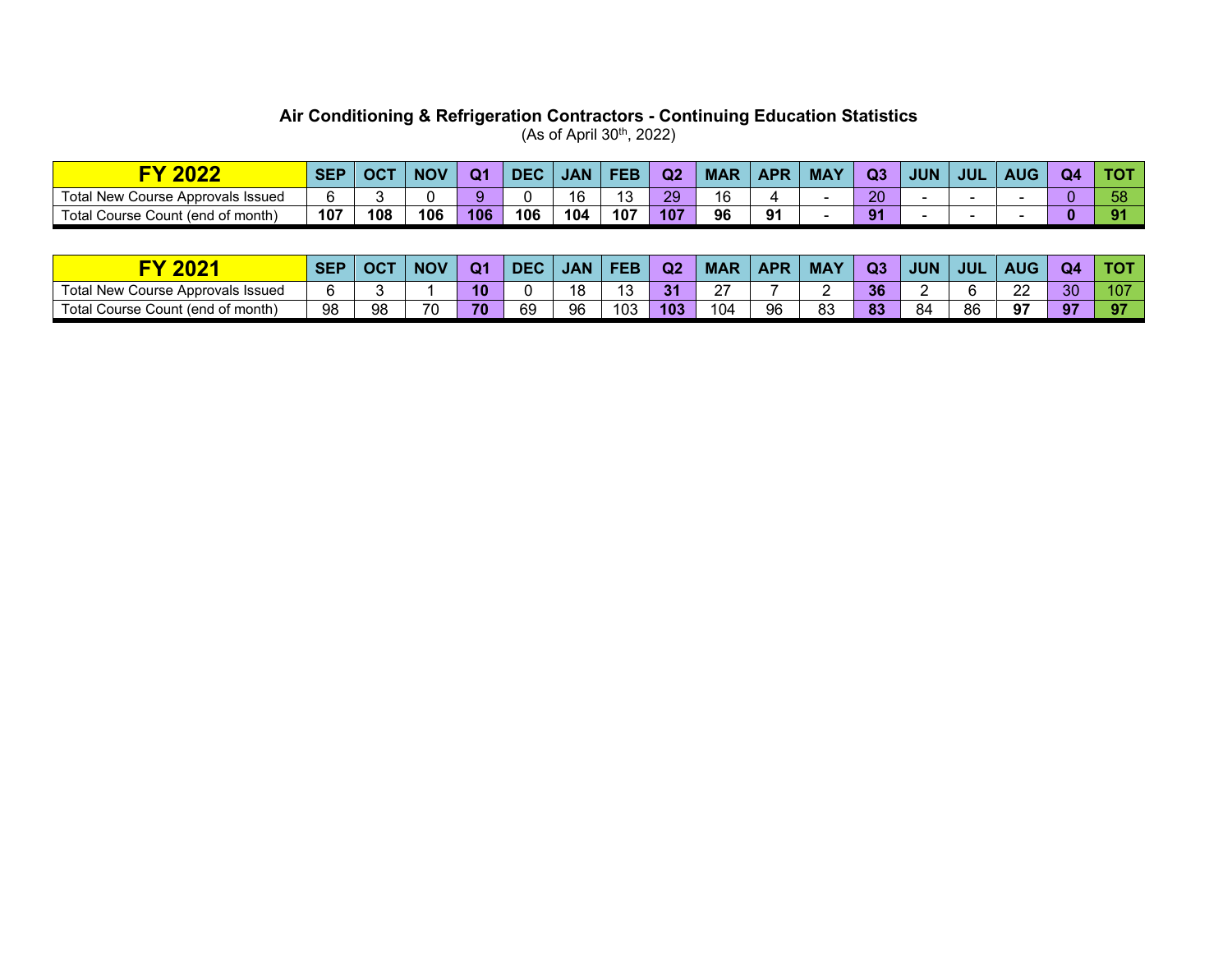## **Exam Update**

• We held an Exam Review Committee meeting on May 10-12, 2022. The purpose of this exam review meeting was to review poorly performing items and write and approve new items to augment the item pools.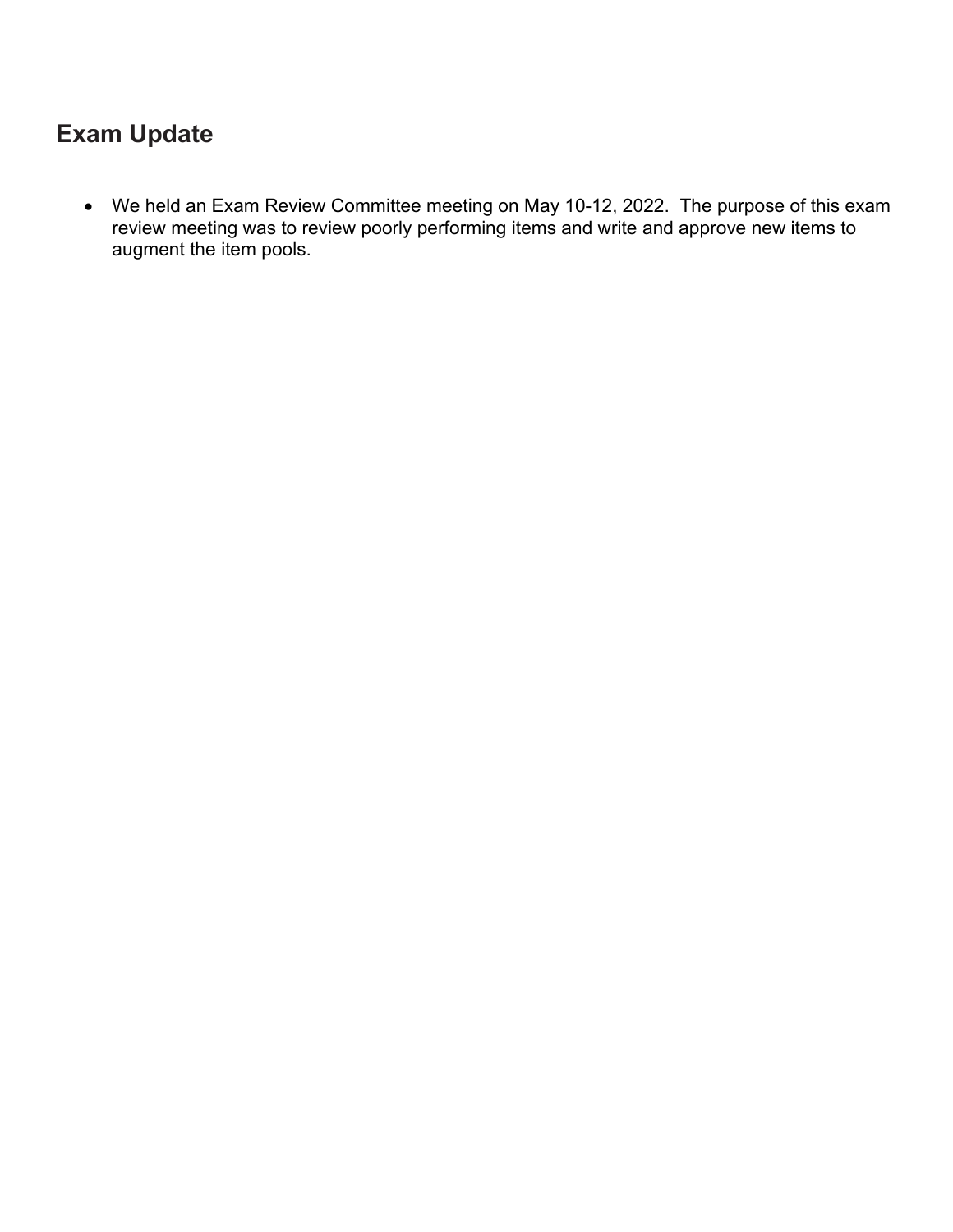## Regulatory Program Management Staff Report for the (ACR) Air Conditioning & Refrigeration Section (June 22, 2022)

### **Personnel Updates**

ACR Program Specialist IV – Troy Smart

• Troy came onboard with TDLR in January of this year. Troy was formerly the lead Field Service Technician for (MPS) Mechanical & Process Systems, LLC in Austin. MPS is a commercial mechanical contracting and plumbing business serving Central Texas. Troy has over 30years experience in the HVAC industry including residential, commercial, and industrial systems. He has already been a tremendous asset in helping eliminate our enforcement review backlog and we are more than pleased to have him as a major part of the team.

### **Current Highlights / Activity**

- Public Outreach
	- o ACR Chief Bill Weatherly was a guest speaker at the TACCA 2021 Annual Conference held October 29<sup>th</sup> 2021.
		- Bill conducted a session entitled, Texas ACR Laws and Rules.
		- During the 3-day conference attendees holding a Texas ACR license could satisfy their 8hrs of continuing education by attending the required break out sessions including the Law & Rules presentation on the last day.
- ACR Exam Review
	- o RPM, our contractor PSI, and our Industry SMEs conducted an Exam Review on May 10, 11<sup>th</sup>, and 12<sup>th</sup>.
		- During the review sessions exam questions were reviewed that score outside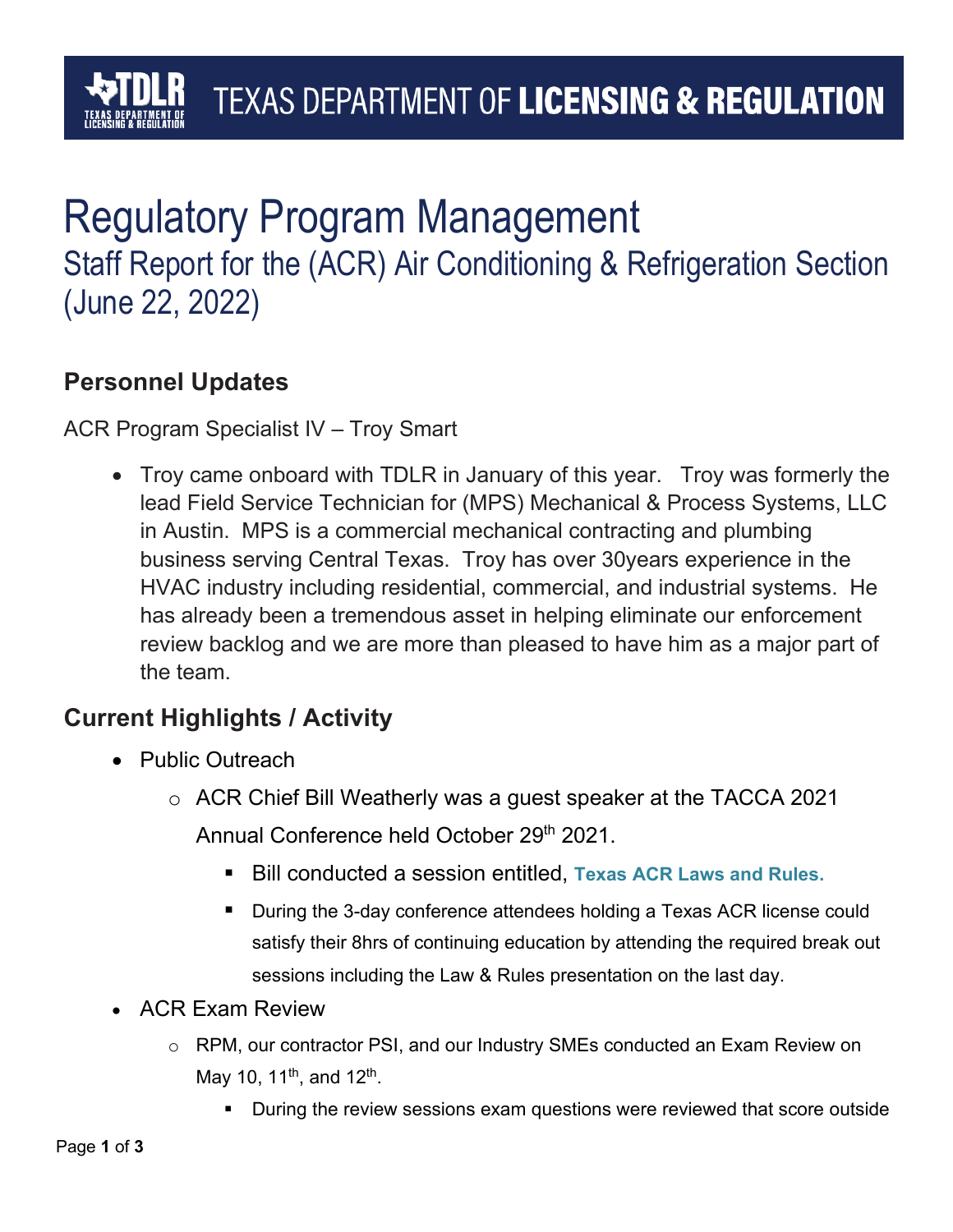of the set parameters where the computer would pick them up for test questions.

- A newer version of Manual J has been listed as reference for the Class A & B Environmental Exam reference (Version 2.5 2016). Existing exam questions were vetted for reference in this version.
- New exam questions were developed, the references checked, and identified for addition to their relevant exams.

## **Industry Updates**

- 2020 National Electrical Code (NEC), Section 210.8(F)
	- $\circ$  Open for any questions that were not answered previously.
- Phase out of refrigerant R410a per the 2016 United Nations Kigali Amendment to the Montreal Protocol due to its high GWP (global warming potential)
	- $\circ$  January 2023 is the beginning of the transition and phase out of R410A as a refrigerant in new residential and commercial heating and air conditioning systems.
	- o There are two contenders to replace R410A; **R32** and **R454B**. Each of these refrigerants has a much lower Global Warming coefficient that meets the requirements of the Kigali Amendment.
	- $\circ$  This problem is that both refrigerants are classified as "mildly flammable." Currently the building codes do not allow for flammable refrigerants in residential applications and will have to be adjusted for the new refrigerants. It appears that the building code updates will not be available before the 2024 update release. Due to this lag in the code updates, the actual date of the phase out varies by state and implementation time allowing for the building codes to catch up with rapidly changing requirements.
	- o At the time of this writing, the major HVAC brands in the United States differ on which refrigerant they will be offering. Presently the direction is